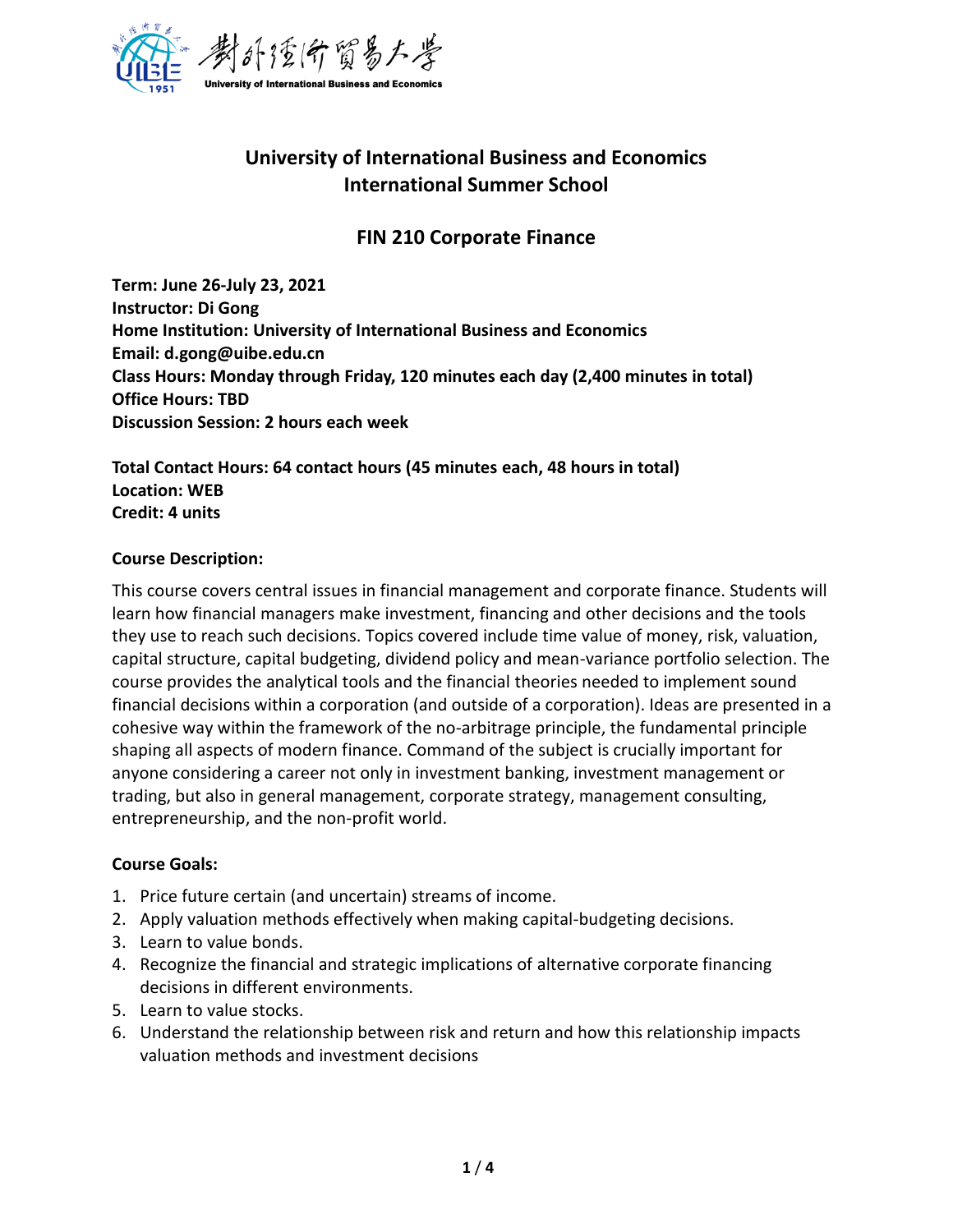

## **Required Textbook:**

Stephen Ross and Randolph Westerfield and Jeffrey Jaffe and Bradford Jordan Corporate Finance 11th Edition (ISBN10: 0077861752 / ISBN13: 9780077861759) Publisher: McGraw-Hill Education; 11th edition

## **Grading Policy:**

The grade for the course will be based on the following:

| Attendance and participation | 10% |
|------------------------------|-----|
| Homework                     | 20% |
| Quiz                         | 20% |
| <b>Final Exam</b>            | 50% |

## **Grading Scale:**

Assignments and examinations will be graded according to the following grade scale:

|    | 90-100 |     | 72-74    |
|----|--------|-----|----------|
| д- | 85-89  |     | 68-71    |
| B+ | 82-84  | . . | 64-67    |
| В  | 78-81  |     | 60-63    |
| B- | 75-77  |     | below 60 |

**Homework**: Homework assignments are individual work and will be given after each class and will be due right before the beginning of the next class.

**Exam:** Calculators may be used but accessing the Internet, using e-mail or any other textmessaging or internet devices, such as cell phones, smart watches or PDAs, will not be allowed. Exams must also be taken at the scheduled time. There will be no make-up exams.

## **Plagiarism & Fraud:**

Cheating on exams and homework will not be tolerated. Evidence of cheating or submission of homework that is not the product of your own work will result in a score of zero. Repeated occurrences may result in disqualification.

## **Course Schedule:**

| Week | Date           | <b>TOPICS</b>                             | <b>READING</b> |
|------|----------------|-------------------------------------------|----------------|
|      | Day 1          | Introduction to Corporate Finance &       | CH. 1 & 2      |
|      | [Mon, 28 June] | <b>Financial Statements and Cash Flow</b> |                |
|      | Day 2          | <b>Financial Statements Analysis and</b>  | CH. 3 & 4      |
|      | [Tue,29 June]  | Financial Models & Discounted Cash        |                |
|      |                | <b>Flow Valuation</b>                     |                |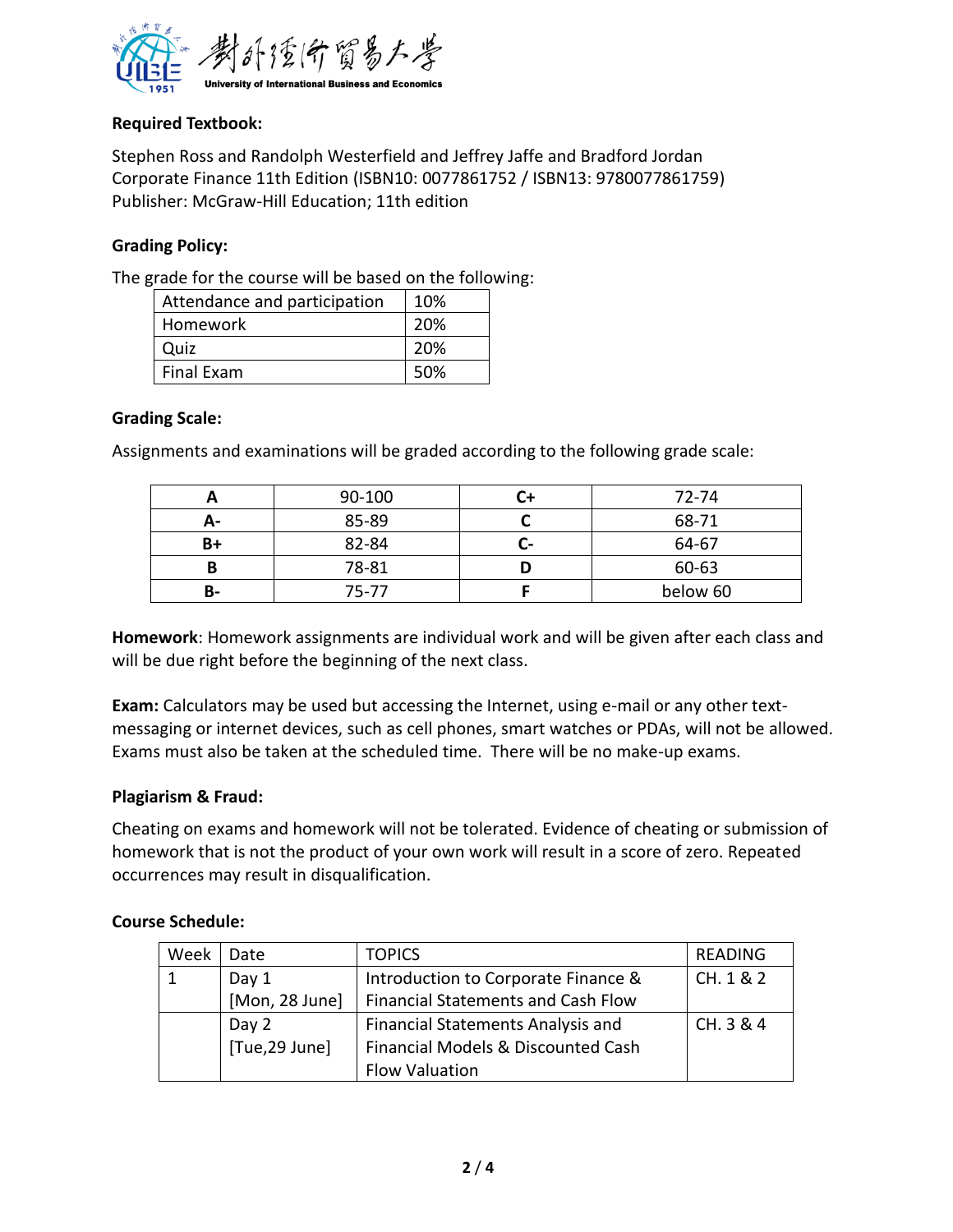

|                | Day 3            | Net Present Value and Other Investment          | CH. 5 & 6  |
|----------------|------------------|-------------------------------------------------|------------|
|                | [Wed, 30 June]   | Rules & Making Capital Investment               |            |
|                |                  | <b>Decisions</b>                                |            |
|                | Day 4            | Quiz and Assignment on Chapters 1-6             |            |
|                | [Thurs, 1 July]  |                                                 |            |
|                | Day 5            | Risk Analysis, Real Options, and Capital        | CH. 7 & 8  |
|                | [Fri, 2 July]    | Budgeting & Interest Rates and Bond             |            |
|                |                  | Valuation                                       |            |
|                | Day 6            | Discussion hours                                | CH. 9 & 10 |
|                | [Sat, 3 July]    |                                                 |            |
| $\overline{2}$ | Day 7            | Stock Valuation & Risk and Return:              |            |
|                | [Mon, 5 July]    | Lessons from Market History                     |            |
|                | Day 8            | Return and Risk: The CAPM Model & An            | CH. 11 &   |
|                | [Tue, 6 July]    | Alternative View of Risk and Return: The        | 12         |
|                |                  | <b>APT</b>                                      |            |
|                | Day 9            | Quiz and Assignment on Chapters 7-12            |            |
|                | [Wed, 7 July]    |                                                 |            |
|                | Day 10           | Risk, Cost of Capital, and Valuation &          | CH. 13 &   |
|                | [Thurs, 8 July]  | <b>Efficient Capital Markets and Behavioral</b> | 14         |
|                |                  | Challenges                                      |            |
|                | Day 11           | Long-Term Financing: An Introduction &          | CH. 15 &   |
|                | [Fri, 9 July]    | Capital Structure: Basic Concepts               | 16         |
|                | Day 12           | Discussion hours                                |            |
|                | [Sat, 10 July]   |                                                 |            |
| 3              | Day 13           | Capital Structure: Limits to the Use of         | CH. 17 &   |
|                | [Mon, 12 July]   | Debt & Valuation and Capital Budgeting          | 18         |
|                |                  | for the Levered Firm                            |            |
|                | Day 14           | Quiz and Assignment on Chapters 13-18           |            |
|                | [Tue, 13 July]   |                                                 |            |
|                | Day 15           | Dividends and Other Payouts & Raising           | CH. 19 &   |
|                | [Wed, 14 July]   | Capital                                         | 20         |
|                | Day 16           | Leasing & Options and Corporate                 | CH. 21 &   |
|                | [Thurs, 15 July] | Finance                                         | 22         |
|                | Day 17           | Short-Term Finance and Planning & Cash          | CH. 26 &   |
|                | [Fri, 16 July]   | Management                                      | CH. 27     |
|                | Day18            | Discussion hours                                |            |
|                | [Sat, 17 July]   |                                                 |            |
| 4              | Day 19           | Quiz and Assignment on Chapters 18-25           |            |
|                | [Mon, 19 July]   |                                                 |            |
|                | Day 20           | Credit and Inventory Management &               | CH. 28 &   |
|                | [Tue, 20 July]   | <b>Mergers and Acquisitions</b>                 | 29         |
|                | Day 21           | Financial Distress & International              | CH. 30 &   |
|                | [Wed, 21 July]   | Corporate Finance                               | 31         |